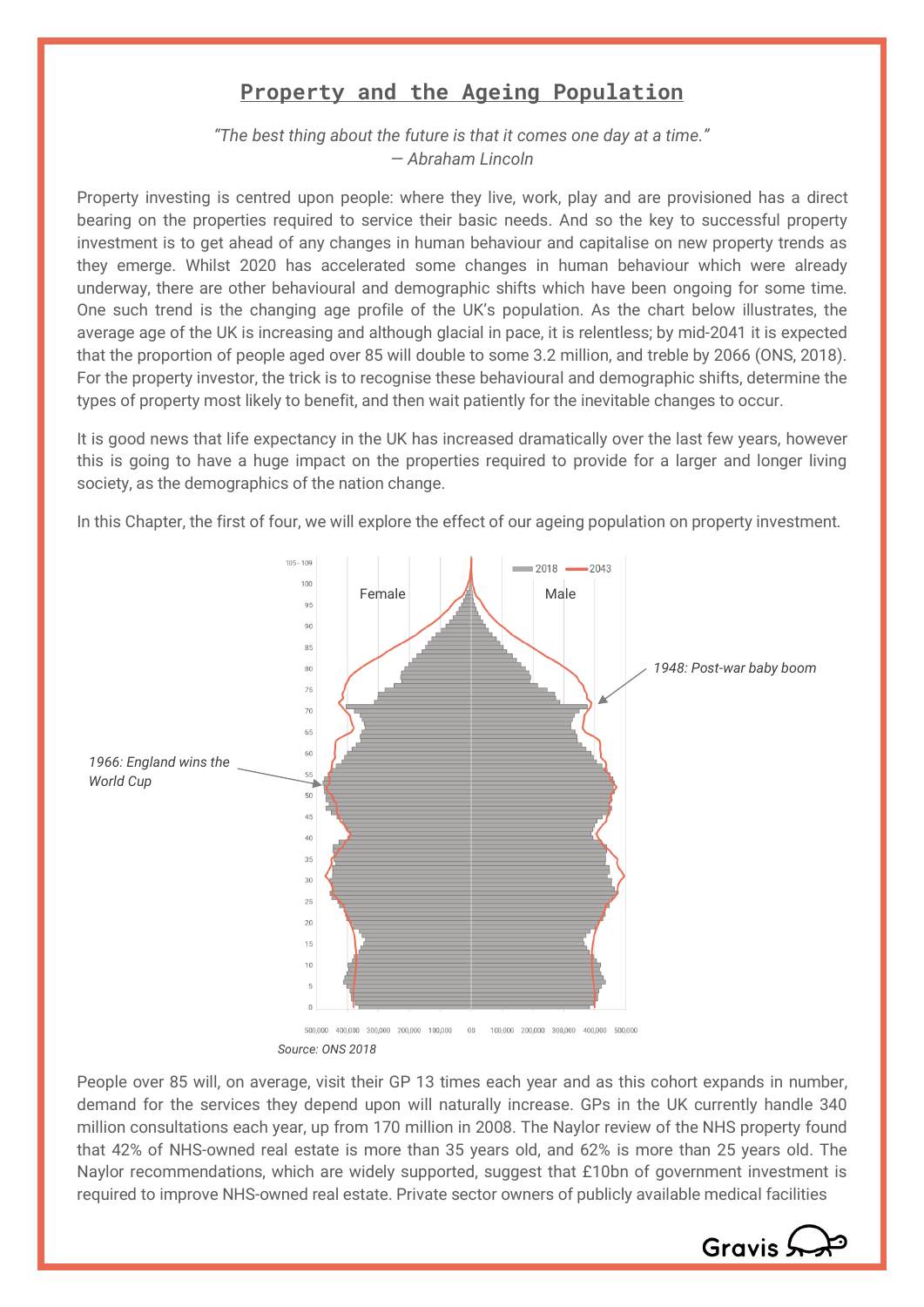already play a vital role in the provision of much needed medical and care facilities and with the increase in prospective users, the participation of the private sector is rapidly becoming a necessity for the provision of appropriate and fit for purpose modern facilities.

The increase in demand, and outdated NHS amenities, means that GPs are increasingly turning to the private sector for modern purpose-built premises offering not just treatment rooms but also pharmacies, physiotherapists and social care on site. Practices are increasingly encouraged to work together with community health and social care staff to provide a joined-up service for patients. Over the next five years, investment in primary medical and community services will grow faster than the overall NHS budget, with a ring-fenced fund, worth at least an extra £4.5bn each year by 2023/24, helping to develop better services and facilities.

Equally the need for more and better-quality care homes is clear. Demand already significantly outstrips supply for spaces that are fit-for-purpose. Increased investment in the sector is desperately needed and the private sector has stepped up to support efforts to improve the housing stock needed for the care of the elderly.



*Source: Target Healthcare REIT & ONS 2018*

The number of people aged 85 and over is likely to double by 2041, exacerbating the problem exposed by the shortage of fit-for-purpose care home beds currently available.



*Source: Target Healthcare REIT, ONS 2018*

The social benefit of investment in the primary care and care home sectors is clear. REITs with specialist management teams and focused investment strategies are well-placed to provide the capital needed to develop modern and effective social care infrastructure in the UK that offers true benefits to patients and residents.

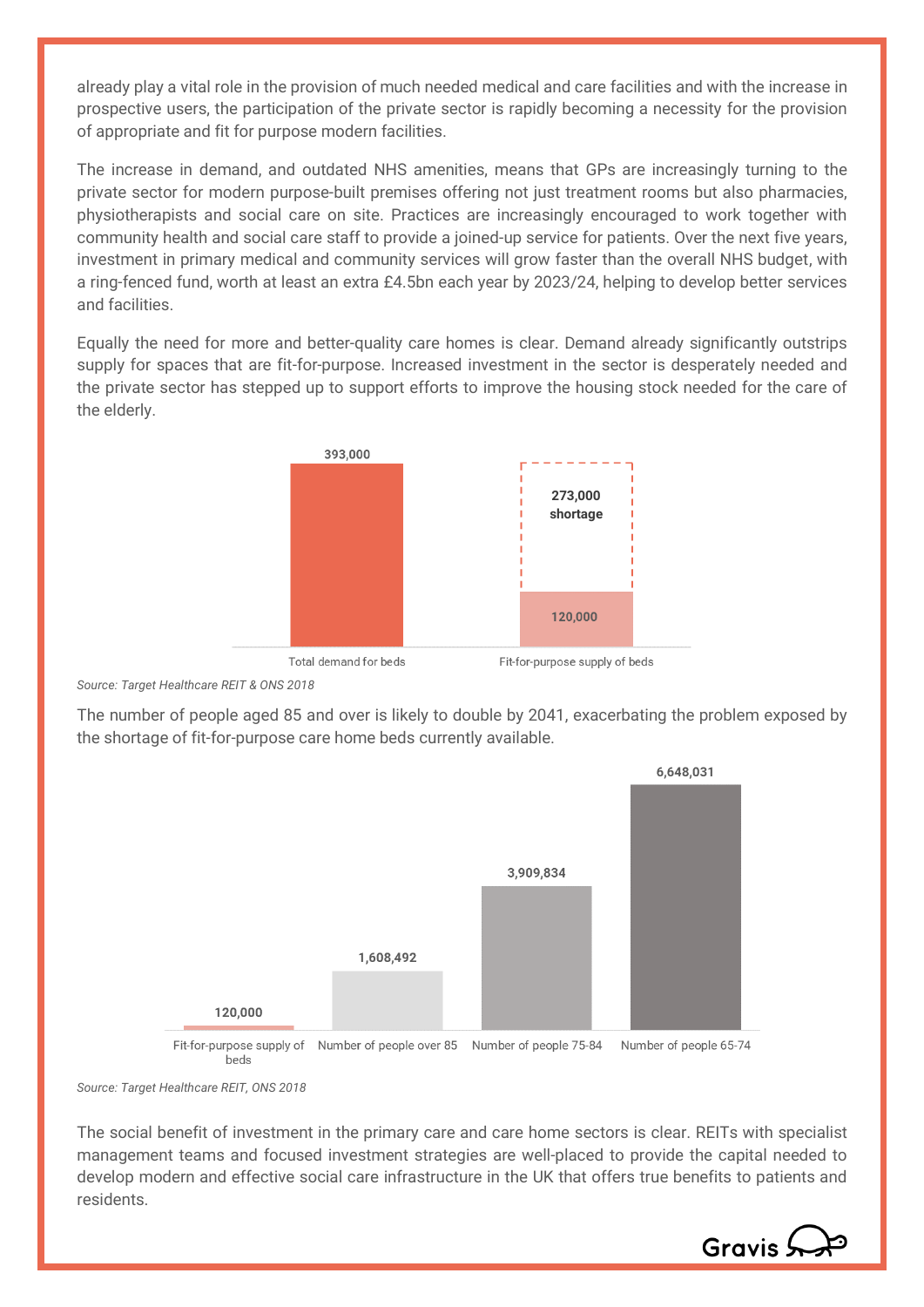## **The opportunity for age and healthcare related REITs**

Significant and increased investment in the healthcare related real estate sector is clearly required, and we are faced with a market that is supported by high demand and which benefits from broad political support. For REITs, owning healthcare assets provides long-term, sustainable and growing rental income, often backed by secure government funding. Coupled with the demographic shifts that work to support the longterm case for investment in the healthcare sector, and the far-reaching social benefits, the investment case becomes increasingly compelling.

The long-term nature of real estate in the sector, with demand for both care homes and primary care facilities offering forecastable growth, means that the income from such assets is, for the most part, highly predictable and dependable. Primary Healthcare Properties (PHP) owns a portfolio of 510 GP surgeries with a weighted average unexpired lease length of 12.5 years, and around 90% of the rent from its assets backed directly or indirectly by government bodies. Similarly, Assura's portfolio consists of 565 practices where nearly two-thirds (64%) will remain under contract until 2030.

Such long-term security in lease lengths and rental income results in strong and predictable dividend growth for investors in these REITs, marking them out as opportune entry points to gain exposure to a real estate sub-sector supported by strong underlying fundamental drivers. PHP's dividend has increased every year since 1997, whilst Assura reported an attractive net initial yield of 4.6% for its financial year ending in March 2020. In a year where the 'hunt for income' has hit headlines as traditional dividend payers cut or scrapped payments entirely, it is the sector once considered alternative where one of the strongest cases for investment returns is now to be found.



*1. CAGR: 1997 to Q3 2020 2. Based on Q1-Q3 2020 dividend of 1.475p declared per share annualised and is illustrative only 3. Share price is the closing mid-market price on 27 July 2020 Source: Primary Health Properties* 

Property ownership in the healthcare sector is fragmented, creating an environment for landlords to consolidate their position with acquisitions and developments. Of 9,000 primary care centres, currently only around 1,200 are owned by REITs such as PHP and Assura. In the care home sector, Impact Healthcare REIT owns around 1% of the operational beds in the market and has openly stated its intention to continue to add to its portfolio. The opportunity for specialist property management teams to expand their portfolios in the coming years is significant and will serve to benefit those invested in this property sub-sector

Healthcare related real estate is a sector which is supported by strong fundamentals, in particular a need to provide high-quality care and support for a steadily ageing population. The specialist REITs investing in care homes and GP surgeries understand that ensuring the quality of the accommodation they provide will be crucial not only for residents, but also for the longevity of each of the assets they own. For an investor, specialist health care REITs offer an opportunity to secure exposure to a varied and diverse sector, whilst participating in efforts to secure more modern and sustainable social care infrastructure for the UK's steadily ageing population.